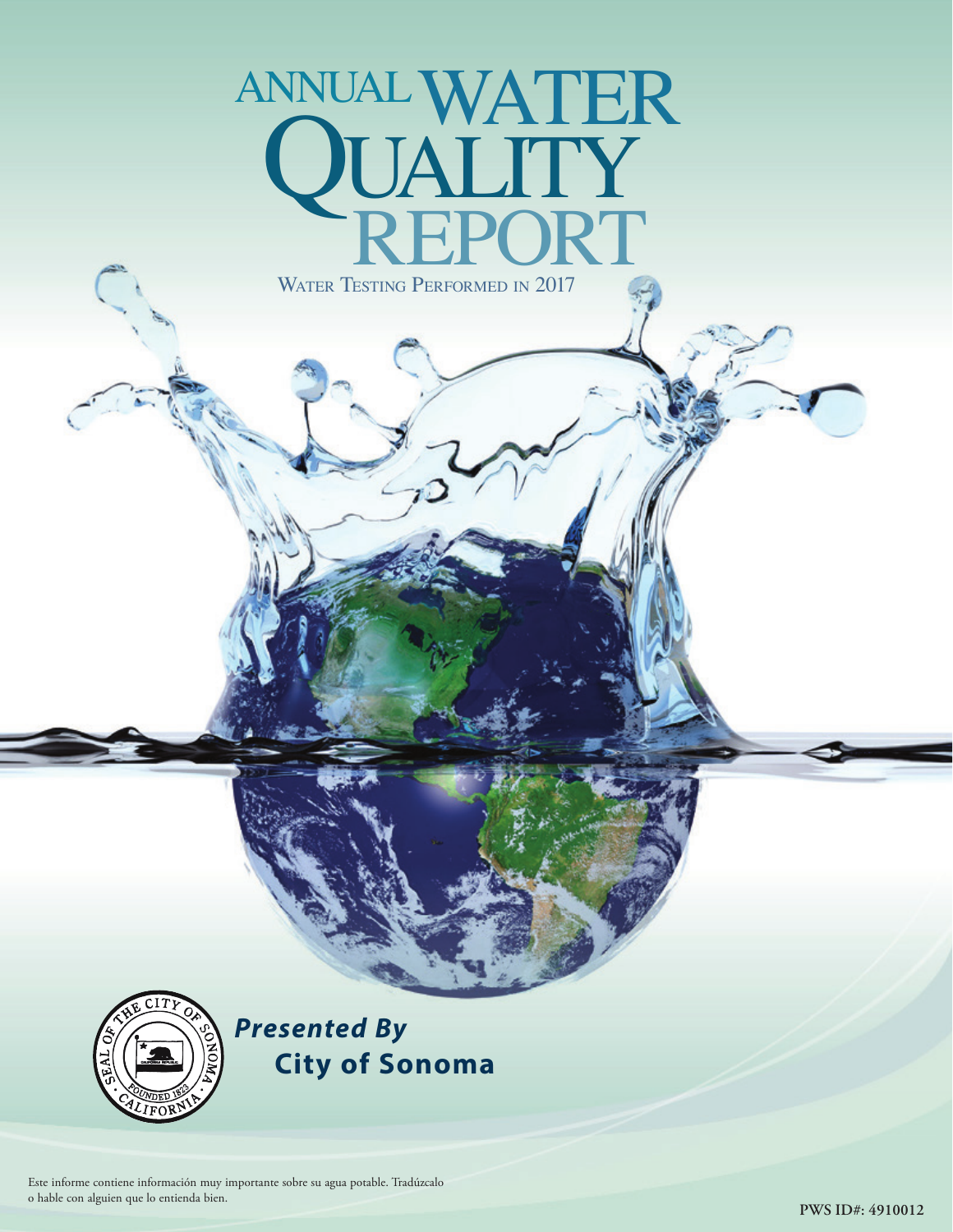## **Quality First**

nce again, we are pleased to present our annual water quality report. As in years past, we are committed to delivering the best-quality drinking water possible. To that end, we remain vigilant in meeting the challenges of new regulations, source water

 $-J/$ 

protection, water conservation, and community outreach and education while continuing to serve the needs of all of our water users.

**Water treatment is a complex, time-consuming process.**

During the October 2017 firestorm, City staff continuously

monitored the water system. No facilities were damaged, and adequate water pressure remained throughout the system. Also, the water quality was not compromised during or after the fires.

We encourage you to share your thoughts with us on the information contained in this report. Thank you for allowing us the opportunity to serve you and your family.

#### **Important Health Information**

While your drinking water meets the federal and state standard for arsenic, it does contain low levels of arsenic. The arsenic standard balances the current understanding of arsenic's possible health effects against the costs of removing arsenic from drinking water. The U.S. EPA continues to research the health effects of low levels of arsenic, which is a mineral known to cause cancer in humans at high concentrations and is linked to other health effects such as skin damage and circulatory problems.

Some people may be more vulnerable to contaminants in drinking water than the general population. Immunocompromised persons such as those with cancer undergoing chemotherapy, those who have undergone organ transplants, people with HIV/AIDS or other immune system disorders, some elderly, and infants may be particularly at risk from infections. These

people should seek advice about drinking water from their health care providers. The U.S. EPA/CDC (Centers for Disease Control and Prevention) guidelines on appropriate means to lessen the risk of infection by *Cryptosporidium* and other microbial contaminants are available from the Safe Drinking Water Hotline at (800) 426-4791 or http:// water.epa.gov/drink/hotline.



# **Substances That Could Be in Water**

The sources of drinking water (both tap water<br>and bottled water) include rivers, lakes, streams, ponds, reservoirs, springs, and wells. As water travels over the surface of the land or through the ground, it dissolves naturally occurring minerals and, in some

> cases, radioactive material, and can pick up substances resulting from the presence of animals or from human activity.

In order to ensure that tap water is safe to drink, the U.S.

Environmental Protection Agency (U.S. EPA) and the State Water Resources Control Board (State Board) prescribe regulations that limit the amount of certain contaminants in water provided by public water systems. The U.S. Food and Drug Administration regulations and California law also establish limits for contaminants in bottled water that provide the same protection for public health. Drinking water, including bottled water, may reasonably be expected to contain at least small amounts of some contaminants. The presence of contaminants does not necessarily indicate that water poses a health risk.

Contaminants that may be present in source water include:

Microbial Contaminants, such as viruses and bacteria, that may come from sewage treatment plants, septic systems, agricultural livestock operations, and wildlife;

Inorganic Contaminants, such as salts and metals, that can be naturally occurring or can result from urban stormwater runoff, industrial or domestic wastewater discharges, oil and gas production, mining, or farming;

Pesticides and Herbicides, that may come from a variety of sources such as agriculture, urban stormwater runoff, and residential uses;

Organic Chemical Contaminants, including synthetic and volatile organic chemicals, that are by-products of industrial processes and petroleum production and may also come from gas stations, urban stormwater runoff, agricultural applications, and septic systems;

Radioactive Contaminants, that can be naturally occurring or can be the result of oil and gas production and mining activities.

More information about contaminants and potential health effects can be obtained by calling the U.S. EPA's Safe Drinking Water Hotline at (800) 426-4791.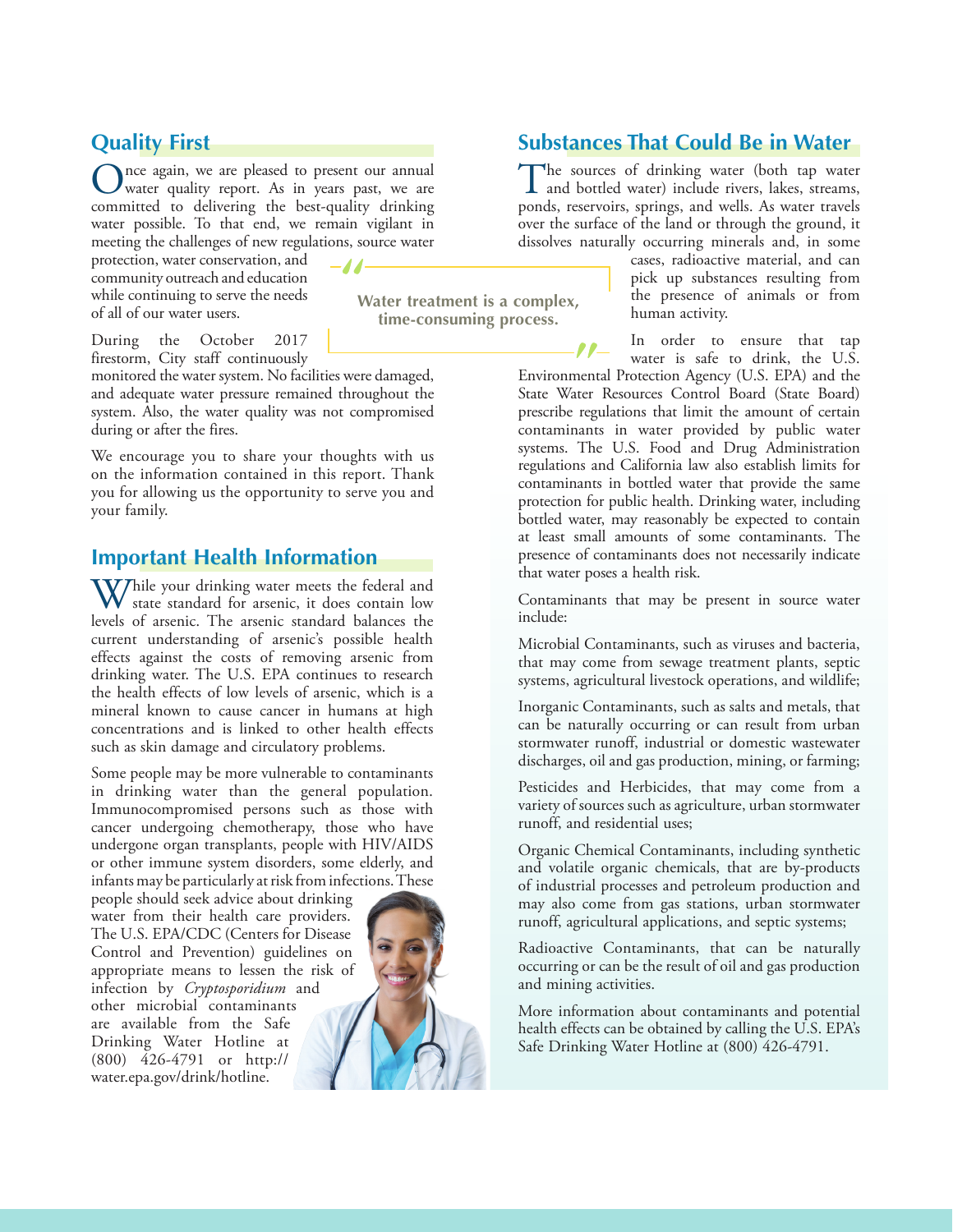## **Where Does My Water Come From?**

The City of Sonoma water customers are fortunate because we enjoy a safe, reliable water supply from two sources. The City's primary source is water purchased from the Sonoma County Water Agency (SCWA). SCWA's source of supply is five Ranney Collectors (or caissons) located in the gravels adjacent to the Russian River, seven production wells, and to a minor degree, three wells in the Santa Rosa plain. The river originates in central Mendocino County, approximately 15 miles north of the City of Ukiah. The main channel of the Russian River is approximately 110 miles long. It flows southward from its headwaters near Potter Valley to the Pacific Ocean near Jenner, about 20 miles west of the City of Santa Rosa.

Our secondary water source consists of six City groundwater wells, which are capable of producing a combined total of approximately 1.5 million gallons of water a day. The City of Sonoma uses these wells as a supplementary supply. The wells are ready for production when there is a need to augment SCWA deliveries during periods of high use, typically during the hot summer months, and for other water-related emergencies that can develop. Well 5 is permitted as a standby well, well 7 is not permitted and is offline.

In 2017, City of Sonoma Water Division purchased 602 million gallons of water from the SCWA, and, in addition, the City produced 48 million gallons from its groundwater wells during the months of January through September. Once the water has been purchased or produced, it enters the City's distribution system, which includes more than 58 miles of water main, 4,387 service connections, five storage tanks and two pumping stations.

In order to provide a high level of customer service, our water utility personnel monitor water levels in the City's storage tanks, operate City wells, sample its wells and distribution system for laboratory analysis, install new service connections and meters, read customers' meters for billing, and maintain and repair the water system as needed. We thank you for your continued efforts to help us continue our water efficiency efforts. This year we will be asking our customers to use water wisely, especially during hot summer months, and to use the conservation resources available to our residents.

#### **Source Water Assessment**

In 2004, the City conducted a thorough Source<br>Water Assessment of the City's municipal Water Assessment of the City's municipal groundwater wells. According to the assessments, all sites are in compliance with federal safe drinking water guidelines. A complete copy of the Source Water Assessment may be viewed at City Hall, #1 The Plaza, Sonoma, CA.

#### **Count on Us**

elivering high-quality drinking water to our customers involves far more than just pushing water through pipes. Water treatment is a complex, time-consuming process. Because tap water is highly regulated by state and federal laws, water treatment plant and system operators must be licensed and are required to commit to long-term, on-the-job training before becoming fully qualified. Our licensed water professionals have a basic understanding of a wide range of subjects, including mathematics, biology, chemistry, and physics. Some of the tasks they complete on a regular basis include:

- Operating and maintaining equipment to purify and clarify water;
- Monitoring and inspecting machinery, meters, gauges, and operating conditions;
- Conducting tests and inspections on water and evaluating the results;
- Maintaining optimal water chemistry;
- Applying data to formulas that determine treatment requirements, flow levels, and concentration levels;
- Documenting and reporting test results and system operations to regulatory agencies; and
- Serving our community through customer support, education, and outreach.

So, the next time you turn on your faucet, think of the skilled professionals who stand behind each drop.

## **Community Participation**

You are invited to participate in our public forum and voice your concerns about your drinking water. The City Council typically meets the first and third Mondays of each month beginning at 6 p.m. at the Council Chambers, located at 177 First St. West, Sonoma, CA. For further information about City Council meetings, please visit www.sonomacity.org or call City Hall at (707) 938-3681.



For more information about this report, or for any questions relating to your drinking water, please call Steve MacCarthy, Water Operations Supervisor, at (707) 933- 2231 or email at smaccarthy@sonomacity.org.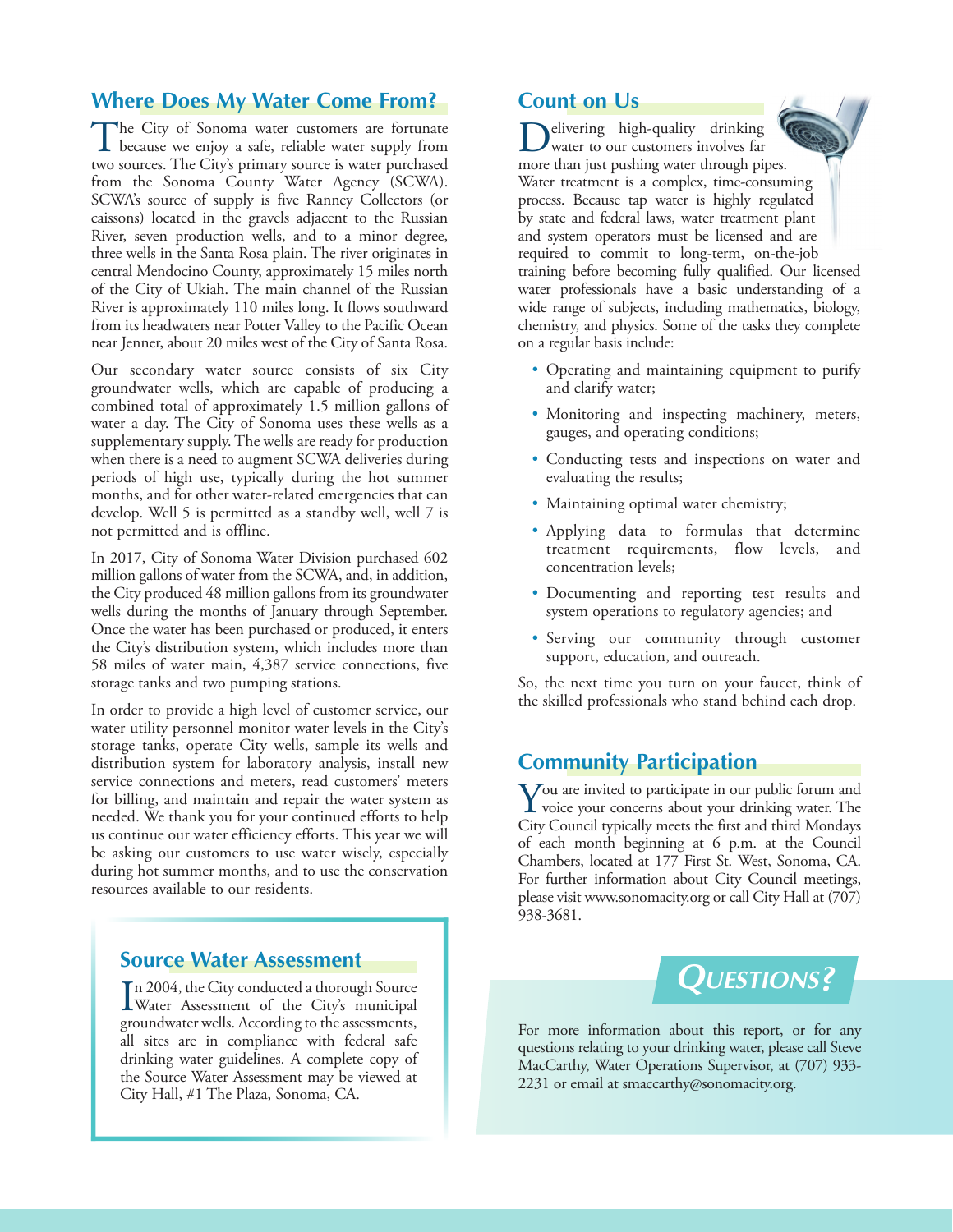

# **Lead in Home Plumbing**

If present, elevated levels of lead can cause serious health problems, especially for pregnant women and young<br>children. Lead in drinking water is primarily from materials and components associated with service lines and<br>h children. Lead in drinking water is primarily from materials and components associated with service lines and home plumbing. We are responsible for providing high-quality drinking water, but we cannot

control the variety of materials used in plumbing components. When your water has been sitting for several hours, you can minimize the potential for lead exposure by flushing your tap for 30 seconds to 2 minutes before using water for drinking or cooking. (If you do so, you may wish to collect the flushed water and reuse it for another beneficial purpose, such as watering plants.) If you are concerned about lead in your water, you may wish to have your water tested. Information on lead in drinking water, testing methods, and steps you can take to minimize exposure is available from the Safe Drinking Water Hotline or at www.epa.gov/lead.

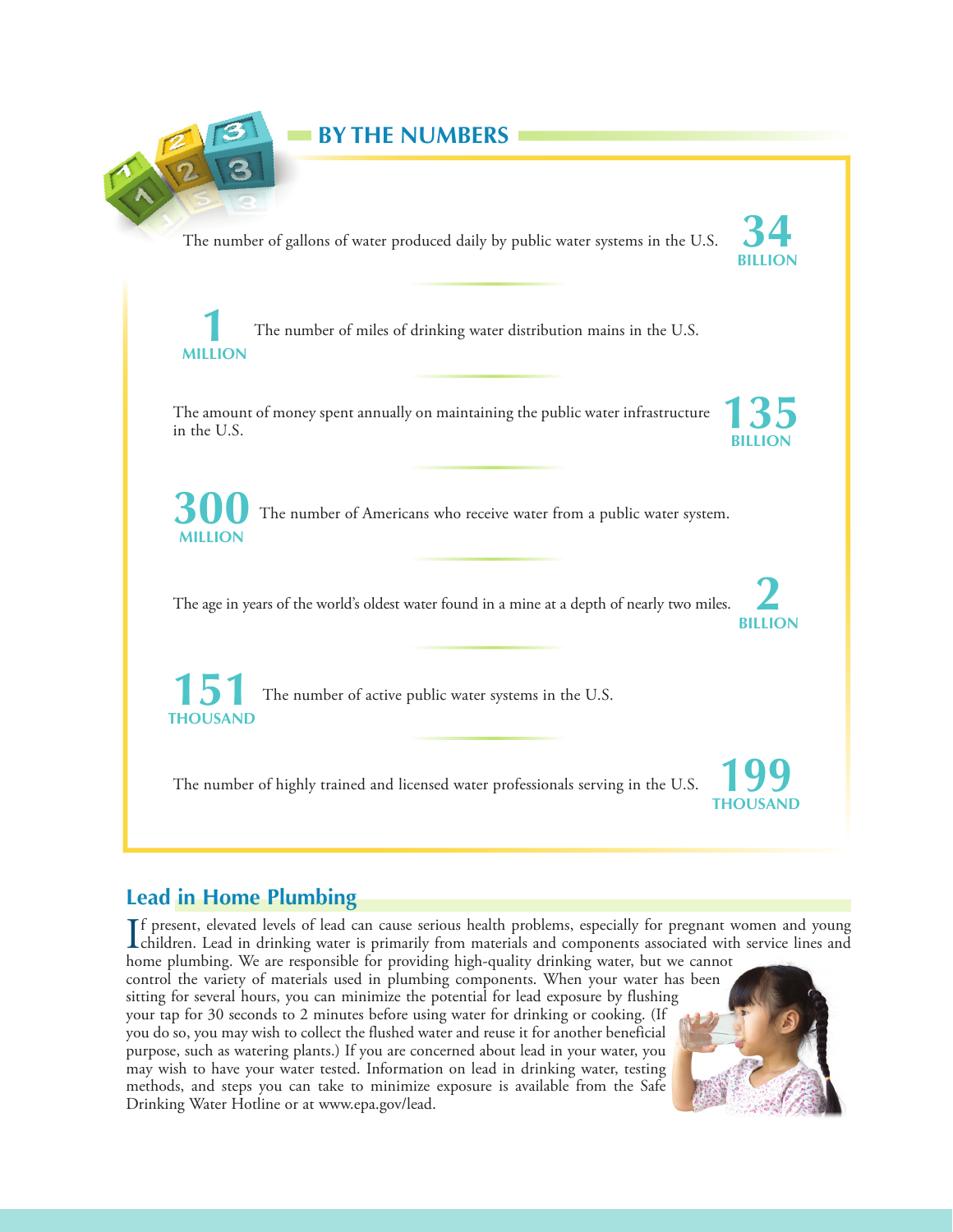# **Test Results**

Our water is monitored for many different kinds of substances on a very strict sampling schedule. The information in the data tables shows only those substances that were detected<br>between January 1 and December 31, 2017. R respective maximum allowed levels. The state recommends monitoring for certain substances less often than once per year because the concentrations of these substances do not change frequently. In these cases, the most recent sample data are included, along with the year in which the sample was taken.

We participated in the 3rd stage of the U.S. EPA's Unregulated Contaminant Monitoring Rule (UCMR3) program by performing additional tests on our drinking water. UCMR3 benefits the environment and public health by providing the EPA with data on the occurrence of contaminants suspected to be in drinking water, in order to determine if the EPA needs to introduce new regulatory standards to improve drinking water quality. In 2018, we will be collecting samples for UCMR4. Contact us for more information on this program.

Please note: (Wells 1,3,4 and 6 sampled in 2017. Well 2 sampled in 2016. Well 8 sampled in 2015. Well 5 sampled in 2011) Although *E. coli* was detected, the water system is not in violation of the *E. coli* MCL. Wells 2 and 6 were not supplying water to the system when *E. coli* was detected.

#### **REGULATED SUBSTANCES**

|                                            | <b>City of Sonoma</b>         |                      | <b>SCWA</b>                     |                                  |                                 |                                  |                          |                  |                                                                                                                             |
|--------------------------------------------|-------------------------------|----------------------|---------------------------------|----------------------------------|---------------------------------|----------------------------------|--------------------------|------------------|-----------------------------------------------------------------------------------------------------------------------------|
| <b>SUBSTANCE</b><br>(UNIT OF MEASURE)      | <b>YEAR</b><br><b>SAMPLED</b> | <b>MCL</b><br>[MRDL] | <b>PHG</b><br>(MCLG)<br>[MRDLG] | <b>AMOUNT</b><br><b>DETECTED</b> | <b>RANGE</b><br><b>LOW-HIGH</b> | <b>AMOUNT</b><br><b>DETECTED</b> | <b>RANGE</b><br>LOW-HIGH | <b>VIOLATION</b> | <b>TYPICAL SOURCE</b>                                                                                                       |
| <b>Arsenic</b> (ppb)                       | 2017                          | 10                   | 0.004                           | 7.0                              | $4.4 - 8.4$                     | <b>ND</b>                        | <b>NA</b>                | N <sub>o</sub>   | Erosion of natural deposits; runoff from orchards; glass and<br>electronics production wastes                               |
| <b>Fluoride</b> (ppm)                      | 2017                          | 2.0                  |                                 | 0.3                              | $0.19 - 0.5$                    | <b>ND</b>                        | <b>NA</b>                | No               | Erosion of natural deposits; water additive that promotes strong<br>teeth; discharge from fertilizer and aluminum factories |
| Gross Alpha Particle Activity (pCi/L)      | 2016                          | 15                   | (0)                             | 2.78 <sup>1</sup>                | $1.47 - 31$                     | $0.3^2$                          | $ND-1.36^2$              | No               | Erosion of natural deposits                                                                                                 |
| Haloacetic Acids (ppb)                     | 2017                          | 60                   | <b>NA</b>                       | 4.65                             | $3.8 - 5.5$                     | 4.99                             | $ND-9.14$                | No               | By-product of drinking water disinfection                                                                                   |
| Nitrate [as nitrate] (ppm)                 | 2017                          | 45                   | 45                              | 0.63                             | $ND-2.1$                        | $ND^3$                           | $NA^3$                   | No               | Runoff and leaching from fertilizer use; leaching from septic tanks<br>and sewage; erosion of natural deposits              |
| <b>TTHMs [Total Trihalomethanes]</b> (ppb) | 2017                          | 80                   | <b>NA</b>                       | 33.5                             | $26 - 41$                       | 13                               | $10 - 17$                | N <sub>o</sub>   | By-product of drinking water disinfection                                                                                   |

**Tap water samples were collected for lead and copper analyses from sample sites throughout the community.**

| <b>SUBSTANCE</b><br>(UNIT OF MEASURE) | <b>YEAR</b><br><b>SAMPLED</b> | AL | <b>PHG</b>                                                    | <b>AMOUNT</b><br><b>DETECTED</b><br>$(MCLG)$ (90TH%TILE) | <b>SITES ABOVE</b><br><b>AL/TOTAL</b><br><b>SITES</b> |                | VIOLATION TYPICAL SOURCE                                                                                                      |
|---------------------------------------|-------------------------------|----|---------------------------------------------------------------|----------------------------------------------------------|-------------------------------------------------------|----------------|-------------------------------------------------------------------------------------------------------------------------------|
| <b>Copper</b> (ppm)                   | 2017                          |    | $\begin{array}{ c c c c c c c c } \hline \end{array}$ 1.3 0.3 | 0.11                                                     | 0/30                                                  | N <sub>o</sub> | Internal corrosion of household plumbing systems; erosion of natural deposits; leaching from wood preservatives               |
| <b>Lead</b> (ppb)                     | 2017                          | 15 | 0.2                                                           | 8.4                                                      | 0/30                                                  | N <sub>o</sub> | Internal corrosion of household water plumbing systems; discharges from industrial manufacturers; erosion of natural deposits |

#### **SECONDARY SUBSTANCES**

|                                       |                               |             |               |                                  | <b>City of Sonoma</b>           | <b>SCWA</b>                      |                                 |                  |                                                             |  |
|---------------------------------------|-------------------------------|-------------|---------------|----------------------------------|---------------------------------|----------------------------------|---------------------------------|------------------|-------------------------------------------------------------|--|
| <b>SUBSTANCE</b><br>(UNIT OF MEASURE) | <b>YEAR</b><br><b>SAMPLED</b> | <b>SMCL</b> | PHG<br>(MCLG) | <b>AMOUNT</b><br><b>DETECTED</b> | <b>RANGE</b><br><b>LOW-HIGH</b> | <b>AMOUNT</b><br><b>DETECTED</b> | <b>RANGE</b><br><b>LOW-HIGH</b> | <b>VIOLATION</b> | <b>TYPICAL SOURCE</b>                                       |  |
| Chloride (ppm)                        | 2017                          | 500         | <b>NS</b>     | 8.6                              | $6.3 - 12$                      | 7.0                              | $4.7 - 19$                      | No               | Runoff/leaching from natural deposits; seawater influence   |  |
| Specific Conductance (µS/cm)          | 2017                          | 1,600       | <b>NS</b>     | 216                              | 180-280                         | 249                              | $230 - 280$                     | No               | Substances that form ions when in water; seawater influence |  |
| Sulfate (ppm)                         | 2017                          | 500         | <b>NS</b>     | 6.37                             | $2.9 - 13$                      | 12 <sup>°</sup>                  | $6 - 16$                        | N <sub>o</sub>   | Runoff/leaching from natural deposits; industrial wastes    |  |
| <b>Total Dissolved Solids (ppm)</b>   | 2017                          | 1,000       | <b>NS</b>     | 211                              | 180-260                         | 153                              | $140 - 160$                     | No               | Runoff/leaching from natural deposits                       |  |
| <b>Turbidity</b> (Units)              | 2017                          |             | <b>NS</b>     | 5.9                              | $ND-38$                         | 0.038                            | $ND-0.055$                      | N <sub>o</sub>   | Soil runoff                                                 |  |
| $\text{Zinc (ppm)}$                   | 2017                          | 5.0         | <b>NS</b>     | 0.088                            | $ND-0.22$                       | <b>ND</b>                        | <b>NA</b>                       | No               | Runoff/leaching from natural deposits; industrial wastes    |  |